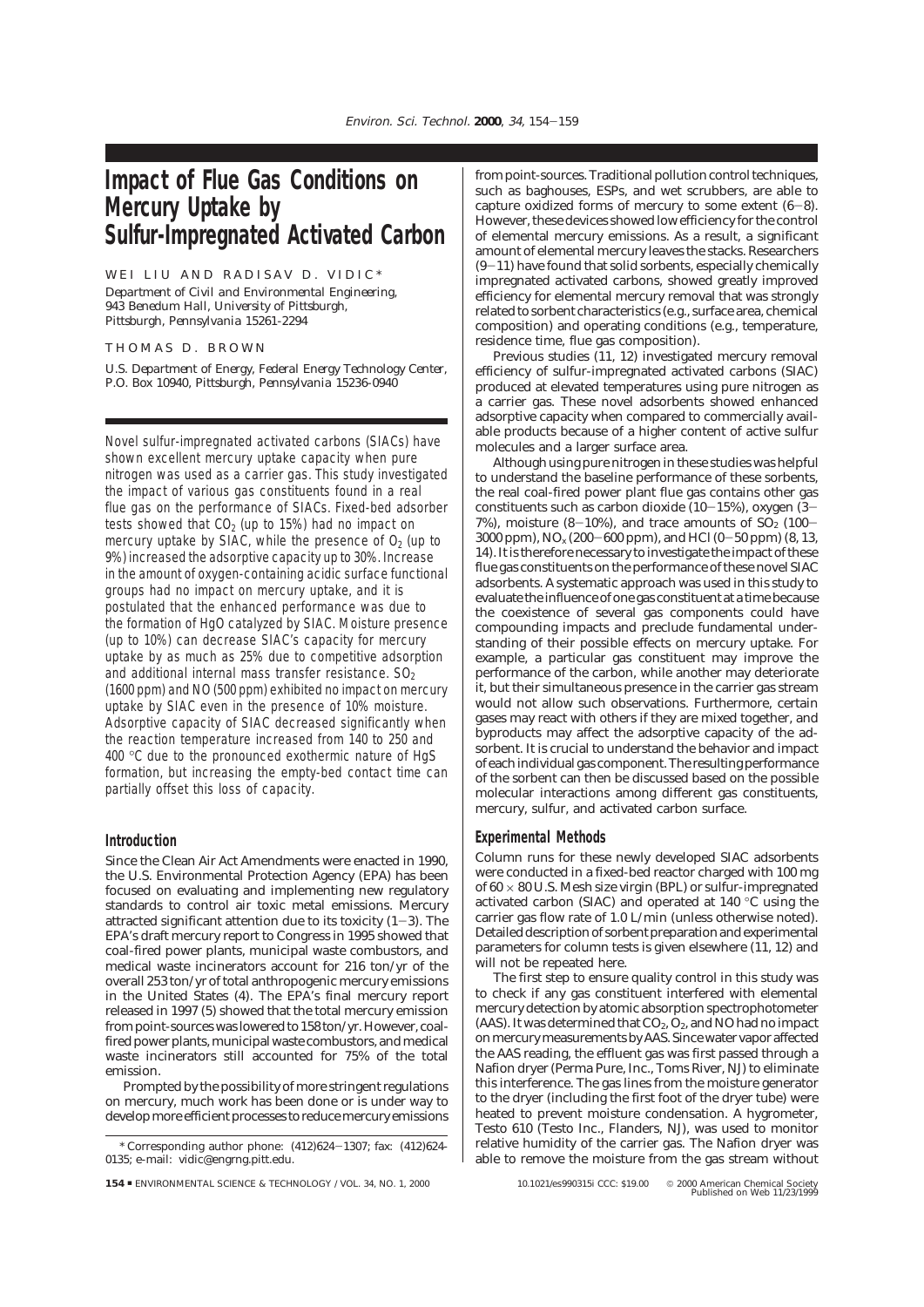

any impact on mercury concentration or speciation in the vapor phase.

It was also observed that  $SO<sub>2</sub>$  affected the AAS detection capability, and 0.1 M NaOH solution in a gas-washing bottle was used to scrub  $SO_2$  from the gas stream. It was then also necessary to use the Nafion dryer to remove water vapor entrained in the gas-washing bottle to ensure that AAS adequately detected elemental mercury concentration in the carrier gas.

Additional quality control testing was performed to determine if any of the gas constituents would react with elemental mercury in the gas phase in the absence of carbon surface. Nitrogen flow at 1.0 L/min was first used as a carrier gas, and the empty column was connected to the system. The oven temperature was maintained at 140 °C, and all system parameters were adjusted until the AAS reading indicated an elemental mercury concentration of 55  $\mu$ g/m<sup>3</sup>. Then, nitrogen was replaced with 1.0 L/min of carrier gas containing one of the major or trace components that will be used in this study. The AAS was monitored continuously for the variation in instrument reading, and impinger trains (*11, 12*) were used to collect the mercury-laden gas for 1 h. The results of the liquid-phase mercury analysis and AAS monitoring confirmed that the elemental mercury concentration in the carrier gas remained at 55  $\mu$ g/m<sup>3</sup> for all carrier gas compositions evaluated in this study. For each column run, periodic collection of the effluent by liquid impingers (*11, 12*) was used to verify that no interaction between mercury and different carrier gas constituents occurred even in the presence of the sorbent surface, while combustion of spent sorbents (*12*) was used to verify the mass balance for mercury.

#### **Results and Discussions**

**Impact of Carbon Dioxide.** The results described in the Experimental Section showed that CO<sub>2</sub> did not interfere with elemental mercury measurements and did not react with vapor-phase mercury. Effect of  $CO<sub>2</sub>$  on the performance of SIAC was tested at two different concentrations, namely, 5% and 15% (both tests were performed in duplicate), while the remainder was pure  $N_2$  gas.

Figure 1 compares mercury uptake by SIAC in the presence of different  $CO<sub>2</sub>$  concentrations. As can be seen from this figure, the adsorptive capacity of SIAC was virtually unchanged regardless of the presence of  $CO<sub>2</sub>$ . This result



FIGURE 1. Impact of CO<sub>2</sub> on mercury uptake by SIAC. FIGURE 2. Effect of oxygen on mercury uptake by SIAC.

indicated that CO2 behaves like an inert gas during the course of the experiment and does not affect the performance of SIAC.

**Impact of Oxygen.** The concentration of  $O_2$  in the carrier gas was varied from 0 to 9%, and the resultingmercury uptake is shown in Figure 2. When the concentration of  $O<sub>2</sub>$  was increased from 0% to 3%, the mercury uptake capacity of SIAC remained almost unchanged. The overall mercury removal capacity increased by 16 and 33% as the  $O<sub>2</sub>$ concentration increased to 6% and 9%, respectively.

Since oxygen is readily chemisorbed by activated carbons to form carbon-oxygen complexes that are important in determining surface reactions and adsorptive behavior (*15*), it was necessary to study the possibility of carbon-oxygen complexes formation during the column tests conducted in the presence of oxygen and their impact on mercury removal.

Both virgin carbon (BPL) and SIAC were tested for the formation of acidic oxygen complexes upon exposure to oxygen using the procedure described by Tessmer et al. (*16*). Preoxidized samples are those prepared by contacting 2 g of the unoxidized samples with a stream of air (flow rate of 1.0 L/min) in a ceramic boat at 140  $\degree$ C for a period of 7 days. Total acidic surface oxygen content of virgin BPL increased from 445  $\pm$  15 to 578  $\pm$  8 *μeguiv/g* (based on triplicate measurements) as a result of air treatment, while thatincrease was more pronounced for SIAC (from  $130 \pm 20$  to  $620 \pm 5$  $\mu$ equiv/g). Lower acidic surface functional group content of unoxidized SIAC as compared to BPL can be explained by outgassing effects during exposure of BPL carbon to a temperature of 600 °C (*16*). The finding that carbon-oxygen complexes formed on SIAC after exposure to oxygen are equal to those formed on preoxidized BPL carbon suggests that a significant portion of the original surface area of BPL carbon remained reactive even after impregnation with sulfur. Sulfur analysis of the SIAC showed that a negligible amount of sulfur (less than 1% of impregnated sulfur) was lost during 7 days of contact with air stream at 140 °C.

Column tests were performed using these unoxidized and preoxidized carbons with pure  $N_2$  as a carrier gas. The breakthrough curves depicted in Figure 3 clearly show that air pretreatment had no impact on the performance of SIAC. Identical observation was made in the case of BPL carbon. In addition, 1% sulfur loss did not reduce the adsorptive capacity of SIAC. These results indicate that air can oxidize carbon surface and increase its acidic surface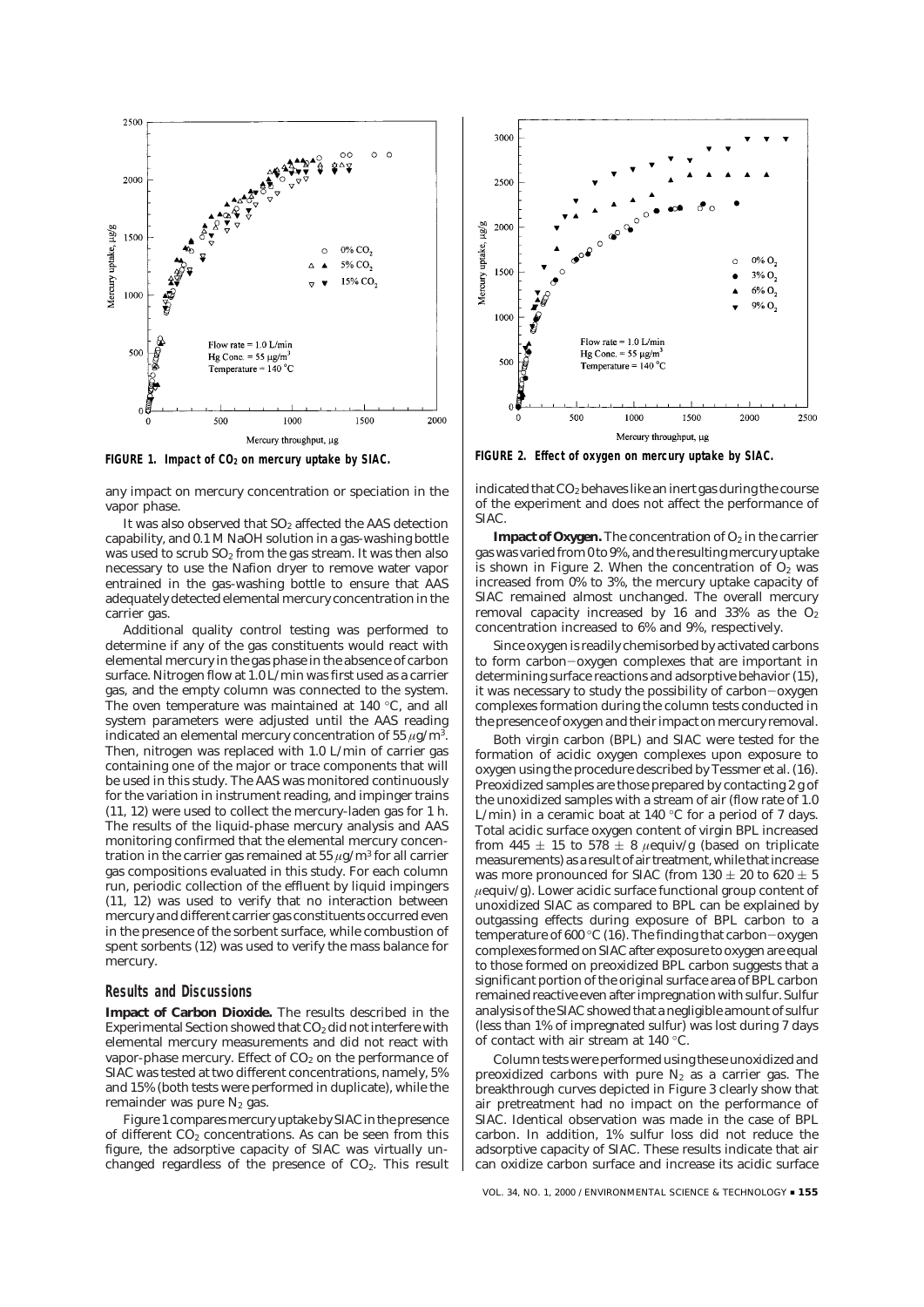

**FIGURE 3. Mercury uptake by SIAC before and after oxidation with air.**



**FIGURE 4. Catalysis of mercury and oxygen reaction by BPL.**

functional group content, but these changes have no impact on the performance of activated carbon for mercury removal.

It is reasonable to assume that the reaction between  $O<sub>2</sub>$ and mercury that is catalyzed by activated carbon surface (*17*) is responsible for the enhanced performance of SIAC in the presence of oxygen (Figure 2), since oxidized mercury is much more adsorbable than elemental mercury. Virgin BPL was tested for mercury uptake using a carrier gas containing 9% oxygen to test this hypothesis. Figure 4 illustrates that virgin carbon showed much higher capacity for mercury uptake (20  $\mu$ g of Hg/g of carbon) after 4 h of contact in 9%  $O_2$  than in the absence of oxygen (1.5  $\mu$ g of Hg/g of carbon at saturation). Since virgin BPL can only remove 1.5  $\mu$ g of Hg/g of carbon in the absence of oxygen, the additional capacity for mercury removal in the presence of oxygen can only be explained by the conversion of mercury to mercuric oxide as there was no reaction between oxygen and mercury in the absence of activated carbon surface.



**FIGURE 5. Effect of moisture content on mercury uptake by SIAC.**

Although, the virgin activated carbon acted as a catalyst for mercury oxidation, it is possible that its catalytic effect could decrease due to the loss of surface area resulting from sulfur impregnation. Surface area of activated carbon covered with sulfur molecules for SIAC would be about 7% of the initial surface area of virgin BPL of  $900 \text{ m}^2/\text{g}$  if it is assumed that sulfur molecules (diameter,  $D = 2.08 \times 10^{-10}$  m) (18) are impregnated onto the carbon surface in a monolayer. The actual available activated carbon surface area should be higher since the sulfur molecules may form multiple layers on the carbon surface, and it is reasonable to assume that SIAC still has enough active sites to catalyze the reaction between mercury and oxygen as seen for virgin activated carbon.

**Impact of Moisture.** Figure 5 shows the impact of carrier gas moisture content on mercury uptake by SIAC. The total mercury uptake capacity did not change significantly when 5% moisture was introduced in the carrier gas (based on duplicate test). However, carbon adsorptive capacity decreased asmuch as 25% when themoisture content increased to 10% (based on duplicate test). Since the adsorptive capacity of carbon did not change at low moisture content, it can be concluded that moisture does not affect the reaction between sulfur and mercury. Therefore, it is postulated that the effect of moisture is related to the adsorption of water by the carbon surface. The carbon surface can bind water molecules to form hydrogen bonds with othermolecules (*19*). Higher vapor pressure will increase the amount of adsorbed water. For the 5% moisture in the carrier gas, the capillary condensation may be the dominant process. As the water vapor pressure increased to 10%, water molecules were able to fill the micropores so that isolated water zones merged to block the access to some active sites on the carbon surface and active sulfur molecules, thereby creating additional mass transfer resistance for the adsorption of elemental mercury.

Another factor that could influence the carbon performance is the hydrogen formation due to the dissociation of water induced by carbon. It was reported that hydrogen and CO can be formed if sufficient water vapor pressure is present above the carbon surface in the temperature range used in this study and that hydrogen is preferentially retained by the carbon (*15*). Due to extremely small size, hydrogen molecules can easily reach different size carbon pores to form strong hydrogen-carbon complexes. As a result, the available surface area in the mesoporous region is decreased, and mercury is unable to react with sulfur retained in those pores.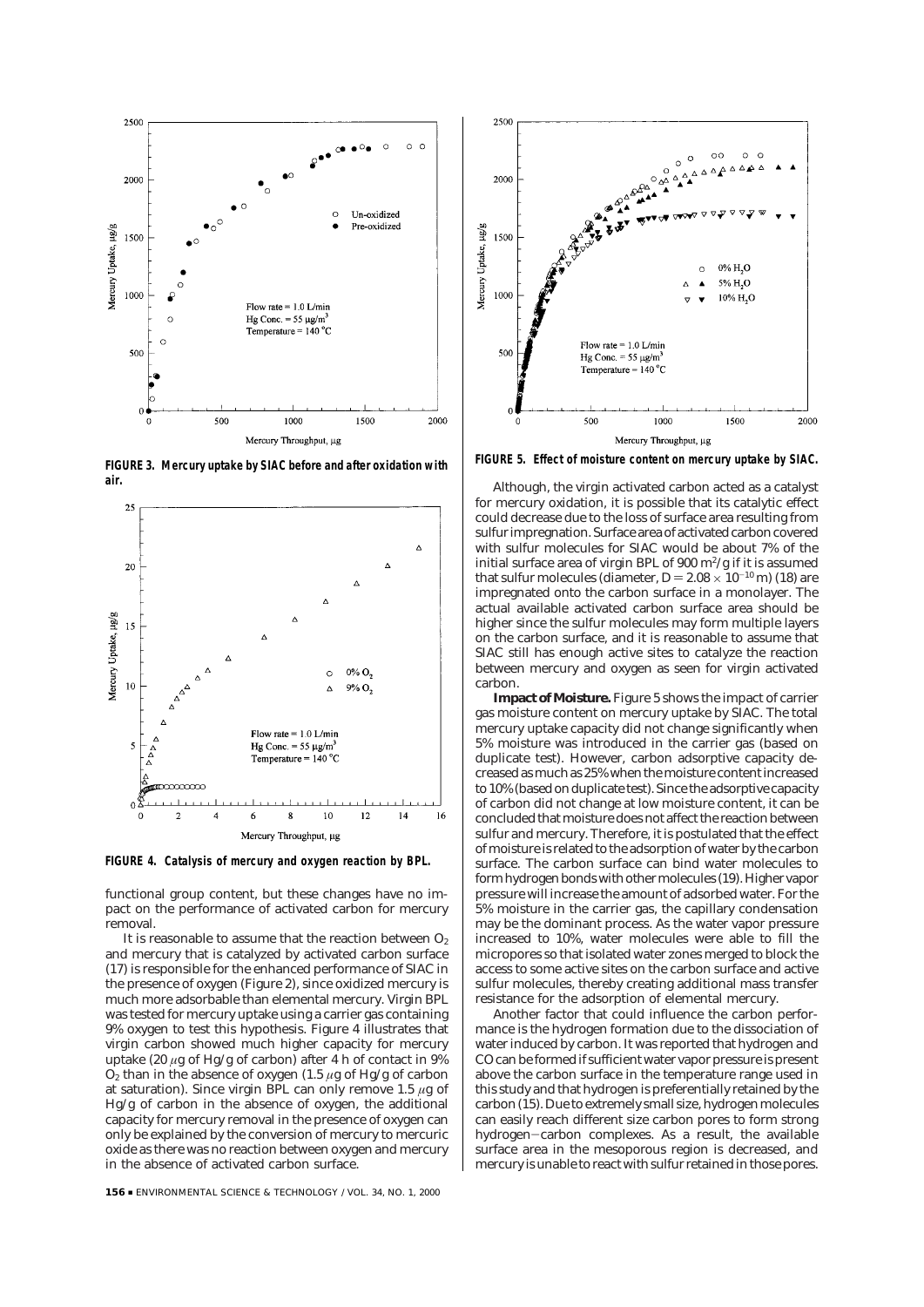

**Impact of Sulfur Dioxide.** Figure 6 compares mercury uptake by SIAC in pure  $N_2$  and in 1600 ppm  $SO_2/N_2$  mixture. This test indicated that the mercury uptake capacity of SIAC was not affected by the presence of SO<sub>2</sub>. Identical observation was made for virgin BPL (data not shown).

It is well-known that  $SO<sub>2</sub>$  could interact with activated carbon via physisorption or chemisorption at relatively high temperatures (>500 °C) and high concentrations (*20*-*22*) according to the following overall reaction:

$$
SO_2 + C \rightarrow CO_2 + 1/2S_2
$$

Thermogravimetric analysis (TGA) used to investigate the potential impact of  $SO_2$  on virgin BPL and SIAC revealed that the weight of BPL and SIAC samples remained unchanged even after 5 h of exposure to 3000 ppm  $SO<sub>2</sub>$  at 140 °C (data not shown). From the overall reaction, every mole of  $SO<sub>2</sub>$ would consume 1 mol of carbon and deposit  $0.5$  mol of  $S<sub>2</sub>$ . therebyincreasing the net weight of carbon by about 20 g/mol of SO2 reacted. Based on the experimental conditions used in the TGA test (100 mL/min of 3000 ppm  $SO_2$  in  $N_2$  at 140 °C), the weight increase that could have been observed for the 5-h period was estimated at 3.54 mg. The TGA instrument used in this study would have registered even if only 1/3500 of SO2 reacted with carbon since the detection limit is 0.001 mg. The results of TGA tests suggest that SO<sub>2</sub> did not react with virgin carbon surface or with impregnated sulfur. This behavior is most likely due to low  $SO_2$  concentration and low reaction temperature that retarded possible reactions.

**Impact of Nitric Oxide.** Figure 6 indicates that the performance of SIAC did not exhibit a significant change as the carrier gas was switched from pure  $N_2$  to  $NO/N_2$  mixture. Identical observation was made for virgin BPL carbon (data not shown). TGA tests showed that the weight of both BPL and SIAC samples remained unchanged upon exposure to 100 mL/min of 400 ppm NO in N2 after 5 h of exposure at 140 °C (data not shown).

On the basis of the experimental conditions used in TGA tests, the amount of NO passed through the system in 5 h was about 11.59 mg. Since the detection limit of the TGA instrument used in this study is 0.001 mg, it would have registered if only 1/10000 of NO had been adsorbed by the carbon. Since this was not observed, it is postulated that NO was not be adsorbed by the carbon at the test conditions employed.



**SIAC.**

Several studies found that NO could react with carbon to form various gas products (*23, 24*) based on the following reactions:

> $C + 2NO \rightarrow CO<sub>2</sub> + N<sub>2</sub>$  $C + NO \rightarrow CO + 1/2N_2$  $CO + NO \rightarrow CO_2 + 1/2N_2$

According to these reactions, carbon weight loss could occur due to gasification. However, this was not observed under the experimental conditions usedin this study. One possibility is that the concentration of NO in this study was extremely low  $(0.0004\%)$  as compared to  $1-10\%$  NO used in other studies. Low temperature was another reason for the lack of gasification that was shown to occur at 500-800 °C (*23, 24*). Since the SIAC did not experience any weight loss in the presence of NO, it can be concluded that there was no reaction between NO and elemental sulfur.

**Impact of Gas Mixture.** Preliminary studies were performed to investigate the combined effects of  $SO<sub>2</sub>$  and water vapor and NO and water vapor. Figure 7 shows that the performance of SIAC in the presence of  $SO<sub>2</sub>$  (1600 ppm) and 10% moisture or NO (300 ppm) and 10% moisture did not differ very much from the tests conducted in the presence of 10% moisture alone. Even if weak acids  $(H_2SO_3 \text{ or HNO}_2)$ did form on the carbon surface, the low concentration of the acid resulting from the low concentration of  $SO<sub>2</sub>$  and NO did not have a major impact on the performance of SIAC, and moisture was the dominant factor influencing the adsorptive capacity of this sorbent.

**Impact of Flue Gas Temperature.** Mercury uptake by SIAC was evaluated at 250 and 400 °C in order to obtain preliminary information on the performance of this sorbent if it is injected upstream of the air heat exchanger where the flue gas temperatures can be as high as  $400^{\circ}$ C. The main advantage of moving the point of sorbent injection further upstream is that the it increases the contact time to as much as 4 s. To accomplish these temperatures in the fixed-bed adsorber, a tube furnace was used as the heating section for the column instead of an oven. Also, stainless steel tubing, which can tolerate high temperatures, was used for the inlet and outlet connections for the reactor in lieu of Teflon tubing. Due to the existence of heat transfer resistance between the

VOL. 34, NO. 1, 2000 / ENVIRONMENTAL SCIENCE & TECHNOLOGY **= 157**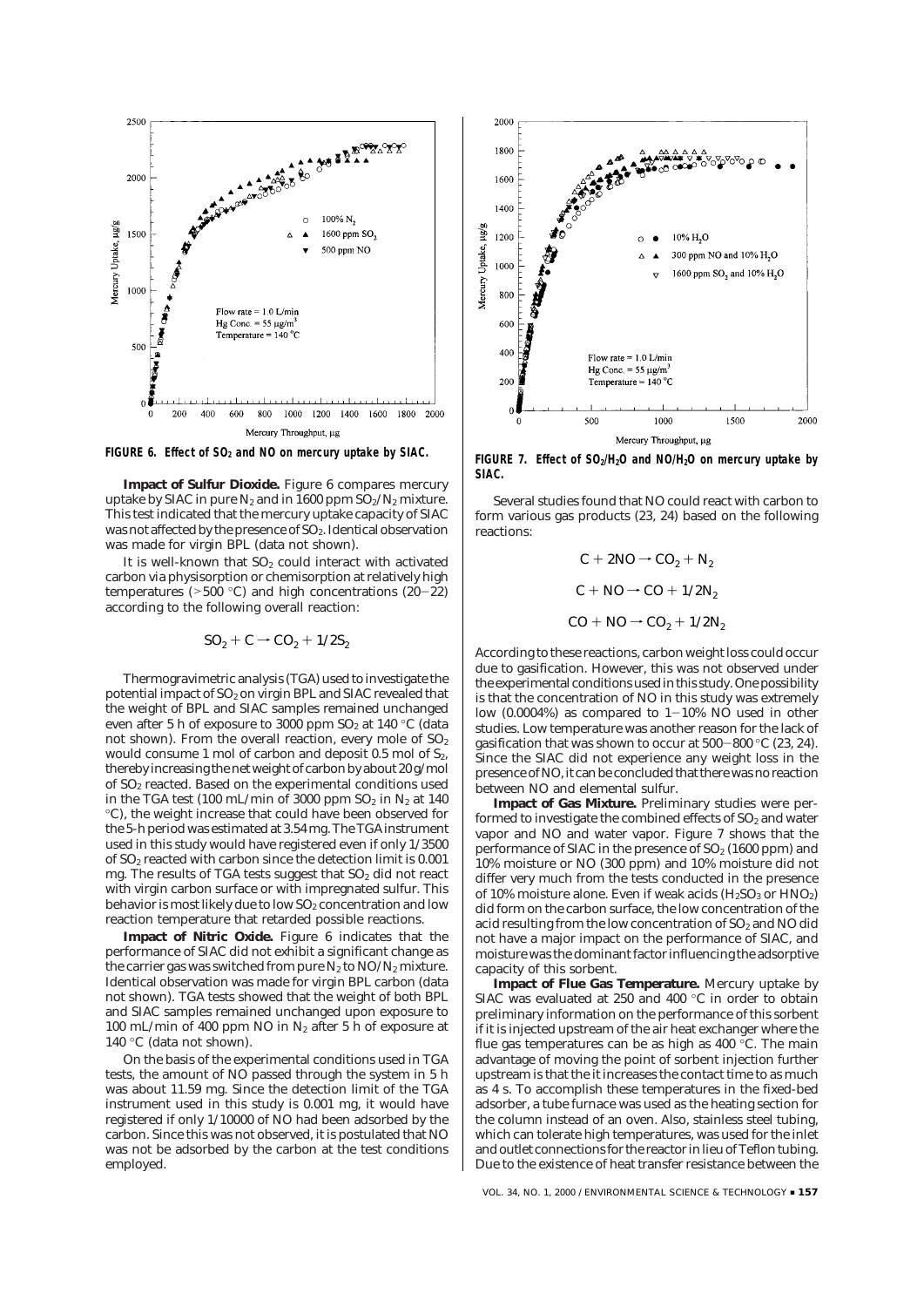

FIGURE 8. Impact of temperature on mercury uptake by SIAC.

TABLE 1. Thermodynamic Parameters of the Reaction between Mercury and Sulfur

| temp<br>(°C)                        | $S(I) + Hq(q) \rightarrow HqS(s)$                              |                                                                                                                                                          | $S(s) + Hg(g) \rightarrow HgS(s)$                              |                                                                                                                                                          |
|-------------------------------------|----------------------------------------------------------------|----------------------------------------------------------------------------------------------------------------------------------------------------------|----------------------------------------------------------------|----------------------------------------------------------------------------------------------------------------------------------------------------------|
|                                     | $\Delta G$ (kJ/mol)                                            | К                                                                                                                                                        | $\Delta G$ (J/mol)                                             | К                                                                                                                                                        |
| 25<br>50<br>90<br>140<br>250<br>400 | $-82.5$<br>$-79.6$<br>$-75.1$<br>$-69.6$<br>$-57.9$<br>$-42.7$ | $2.88 \times 10^{14}$<br>$7.45 \times 10^{12}$<br>$6.34 \times 10^{10}$<br>6.30 $\times$ 10 <sup>8</sup><br>$6.17 \times 10^{5}$<br>$2.07 \times 10^{3}$ | $-82.5$<br>$-79.6$<br>$-75.1$<br>$-69.6$<br>$-58.1$<br>$-43.6$ | $2.83 \times 10^{14}$<br>$7.35 \times 10^{12}$<br>6.31 $\times$ 10 <sup>10</sup><br>$6.32 \times 10^{8}$<br>$6.38 \times 10^{5}$<br>$2.41 \times 10^{3}$ |

heating element and the gas stream, the actual temperature inside the reactor was monitored by a thermocouple. Pure  $N_2$  rather than a mixture of gases was used as the carrier gas so that the results can be compared with previous runs at 140 °C, while the other experimental conditions were the same as before.

Figure 8 shows the rate of mercury uptake by SIAC at 250 and 400 °C. As can be seen from this figure, the performance of SIAC significantly deteriorated at 250 (53.5  $\mu$ g/g) and 400 °C (5.68  $\mu$ g/g) as compared to the performance at 140 °C (2600  $\mu$ g/g). Thermodynamic calculations shown in Table 1 (25, 26) indicate that the reaction between mercury and sulfur is highly exothermic and irreversible regardless of the form of sulfur participating in the reaction and that the possibility of HgS decomposition can be ignored. Another important observation is that the ΔG values for the solid and liquid sulfur are almost identical at a given temperature. Therefore, the state change of sulfur does not affect the tendency of the reaction. The values of the equilibrium constant, K, show a drastic decrease with an increase in temperature so that much less HgS can be created at higher temperatures. Since Kvalue at 140 °C is several orders of magnitude higher than K at 250 and 400 °C, significantly larger amount of HgS can be formed at 140 °C, which explains the difference in SIAC performance shown in Figure 8.

Figure 9 shows the impact of empty-bed contact time on SIAC performance at 250 °C. It can be seen that the mercury uptake capacity of this carbon was increased by about 60% when the empty-bed contact time was doubled from 0.011 to 0.022 s. Such behavior suggests that the longer contact time in a fixed bed could at least partially offset the loss of capacity due to the increase in the reaction temperature.

158 <sup>9</sup> ENVIRONMENTAL SCIENCE & TECHNOLOGY / VOL. 34, NO. 1, 2000



FIGURE 9. Impact of empty-bed contact time on mercury uptake by SIAC at 250 °C.

However, due to the fact that the initial rates of mercury uptake (slope of the mercury uptake curve at the beginning of the run) are almost identical in both experiments, the impact of longer contact time facilitated by the injection of powdered sorbent upstream of the heat exchanger may be quite limited.

### Acknowledgments

Funding for this work was provided by the U.S. Department of Energy (Grant DE-FG22-96PC96212). The views expressed are entirely those of authors and do not necessarily reflect the views of the agency. Mention of trade names or commercial products does not constitute endorsement or recommendation for use.

### Literature Cited

- (1) Elvers, B., Hawkins, S., Schulz, G., Eds. Ullmann's Encyclopedia of Industrial Chemistry, Vol. A16, Magnetic Materials to Mutagenic Agents; VCH Publishers: New York, 1990; p 269.
- (2) Corneliussen, P. E., Pestic. Monit. J. 1969, 2, 140.
- (3) McFarland, R. B.; Reigel, H. J. Occup. Med. 1978, 20, 532.
- (4) Johnson, J. Environ. Sci. Technol. 1997, 31, 218A.
- (5) U.S. Environmental Protection Agency. Mercury Study Report to Congress, Vol. VIII; EPA-452/R-97-004; U.S. Government Printing Office: Washington, DC, December 1997.
- (6) Chu, P.; Porcella, D. B. Water, Air Soil Pollut. 1995, 80, 135.
- (7) Meij, R. Water, Air, Soil Pollut. 1991, 56, 21.
- (8) Chang, R.; Offen, G. Power Eng. 1995, 99 (11), 51.
- Krishnan, S. V.; Gullet, B. K.; Jozewicz, W. Environ. Sci. Technol. 1994, 28, 1506.
- (10) Matsumura, Y. Atmos. Environ. 1974, 8, 1321.
- (11) Liu, W.; Vidic, R. D.; Brown, T. D. Environ. Sci. Technol. 1998, 32, 531.
- (12) Korpiel, J. A.; Vidic, R. D. Environ. Sci. Technol. 1997, 31, 2319.
- (13) Laudal, D. L.; Heidt, M. K.; Galbreath, K. C.; Nott, B. R.; Brown, T. D. Presented at the AWMA 90th Annual Meeting and Exhibition, Toronto, Ontario, Canada, June 8-13, 1997; Paper 97-WA72A.04.
- (14) Evans, A. P.; Nevitt, K. D. Presented at the AWMA 90th Annual Meeting and Exhibition, Toronto, Ontario, Canada, June 8-13, 1997; Paper 97-WP72B.07.
- (15) Walker, P. L., Jr., Ed. Chemistry and Physics of Carbon, Vol. 6; Marcel Dekker: New York, 1970; p 264.
- (16) Tessmer, C. H.; Vidic, R. D.; Uranowski, L. J. Environ. Sci. Technol. 1997, 31, 1872.
- (17) Hall, B.; Schager, P.; Lindqvist, O. Water, Air, Soil Pollut. 1991, 56, 3.